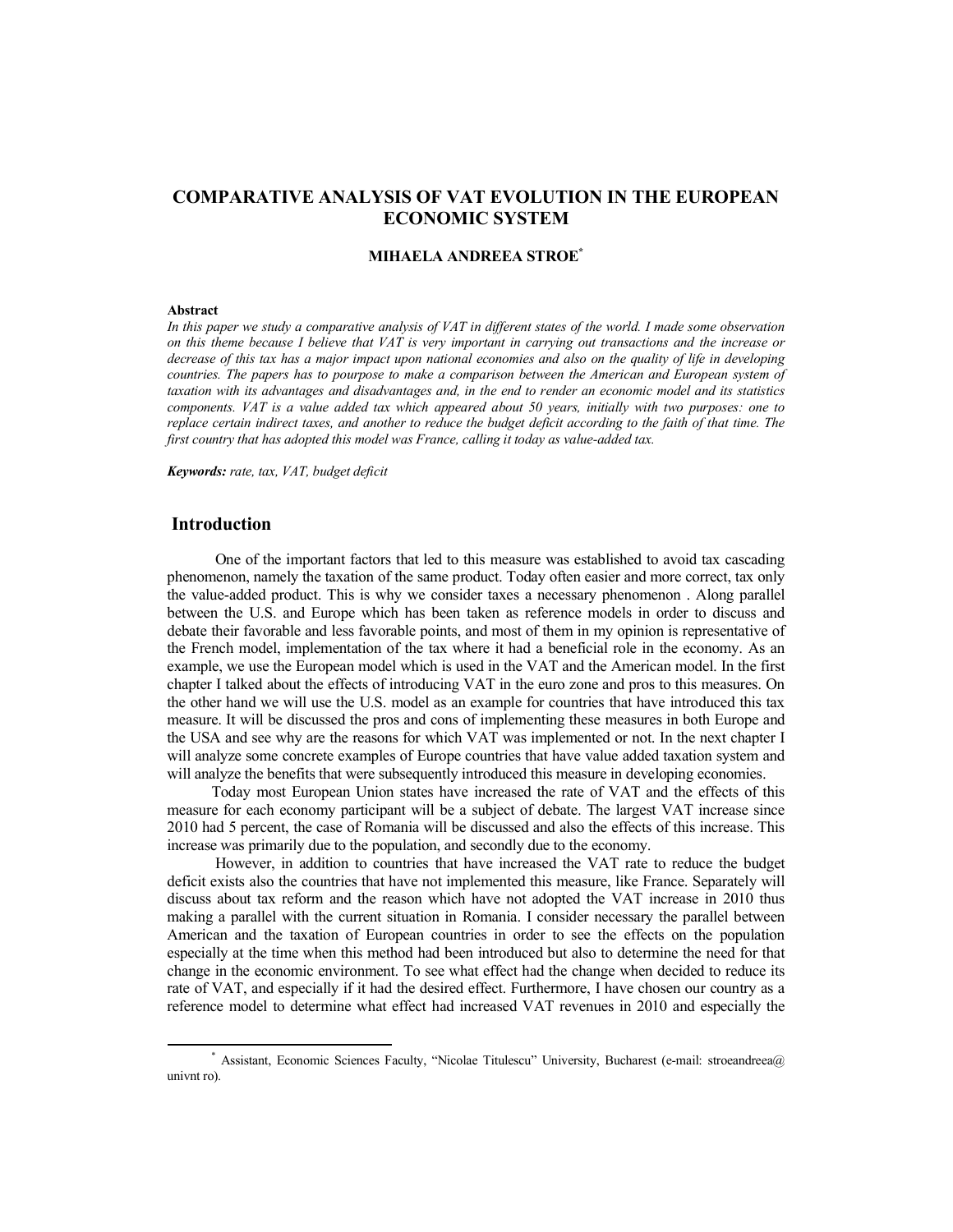share of VAT and its direct relationship with revenue. In this model we determine whether the increase in VAT in our country had a negative effect of higher government spending and see what steps were taken to overcome the crisis in Romania and especially their effectiveness.

 At the end of the work are presented conclusions and also some methods for improving the Romanian tax now, and we will see if Romania has achieved its purpose by increasing the VAT by 5 percent, especially if taken fiscal measures will be able to recover Romania.

## **COMPARISONS OF TAX POLICY IN THE EUROPEAN AND ECONOMIC SYSTEM**

In this comparative approach of VAT in Europe versus the United States, we will determine why the U.S. did not want to adopt this tax, value added and the advantages and disadvantages of its implementation. In a paper drafted in 2001 and suggestively named "tax systems in the world," Lawrence W. Kenny American professor says: "There is surprisingly little empirical work to explain why the countries choose different tax policies." Although between tax systems currently existing in the world there are some similarities, however, we must observe that each country has its own individuality generated by specific elements (traditions, history, religion) and in finding a common ground should be determined on the basis of which can indicate similarities and differences between two or more countries. VAT is designed to charge efficient and comprehensive personal consumption in a economic reform .TVA site was most prevalent in the second half of the 20th century and into the 21st century, and proved to be a major source for government information .TVA's revenue is used both in developed and developing countries, both at local, national and supra-national level (European Union). It is effectively an indirect tax, originally adopted in France at the initiative of M. Laure in 1954.In the following years the value added tax was adopted on 1 January 1970 to all Common Market countries tax replacing the movement of goods cascade that leads to taxation.

 VAT is in fact a tax on consumption in general, calculated and applied at every stage of goods and services flow from primary production to final consumption stage. Unlike European powers, the United States of America had many attempts to implement VAT in recent years but without success. This is due to the fact that VAT is regarded as having three weak points, namely: the first, is considered to be so-called "money machine" in the hands of government, secondly it is considered that the VAT is regressive, and at last it is believed that consumption taxes are used to broaden the State tax. In 2006, Keen and Lockwood points out the existence of two types of "money machine", a poor form and poor strong. This form is characterized by the assumption that countries with VAT budget revenues higher than those without VAT, or at least the same, which could lead to a better mobilization of savings inside a better financing of certain sectors. In strongest form it is suggested that an increase in budgetary revenues results in an increase in government spending is not beneficial within an economy. Such studies showed last year the opposite, namely the American belief that the VAT is not so-called "money machine" in the hands of pro government. An another argument for applying VAT in the U.S. is that it would reduce the deficit of the budget. This contradicted by Alverson (1986) showing that the average budget deficit is higher in countries that have adopted the VAT as a form of taxation and increased more rapidly with the implementation of VAT, except in countries that have adopted this method . Ali Agha and Jonathan Haughton (1996) stating that VAT is the perfect money making machine.Take, for example when Switzerland with the introduction of this tax, budget revenues have not increased, remained the same as in the period before the introduction of VAT, but in developing countries such as New Zealand budgetary revenues have increased substantially.

 VAT proponents conclude that compared with other forms of taxation, VAT is not discouraging savings and create certain ways of fair competition in international trade. It is said that the burden of VAT may be in the worst case proportional and regressive if not the denominator for purposes of measuring the tax burden was a lifetime income rather than annual income as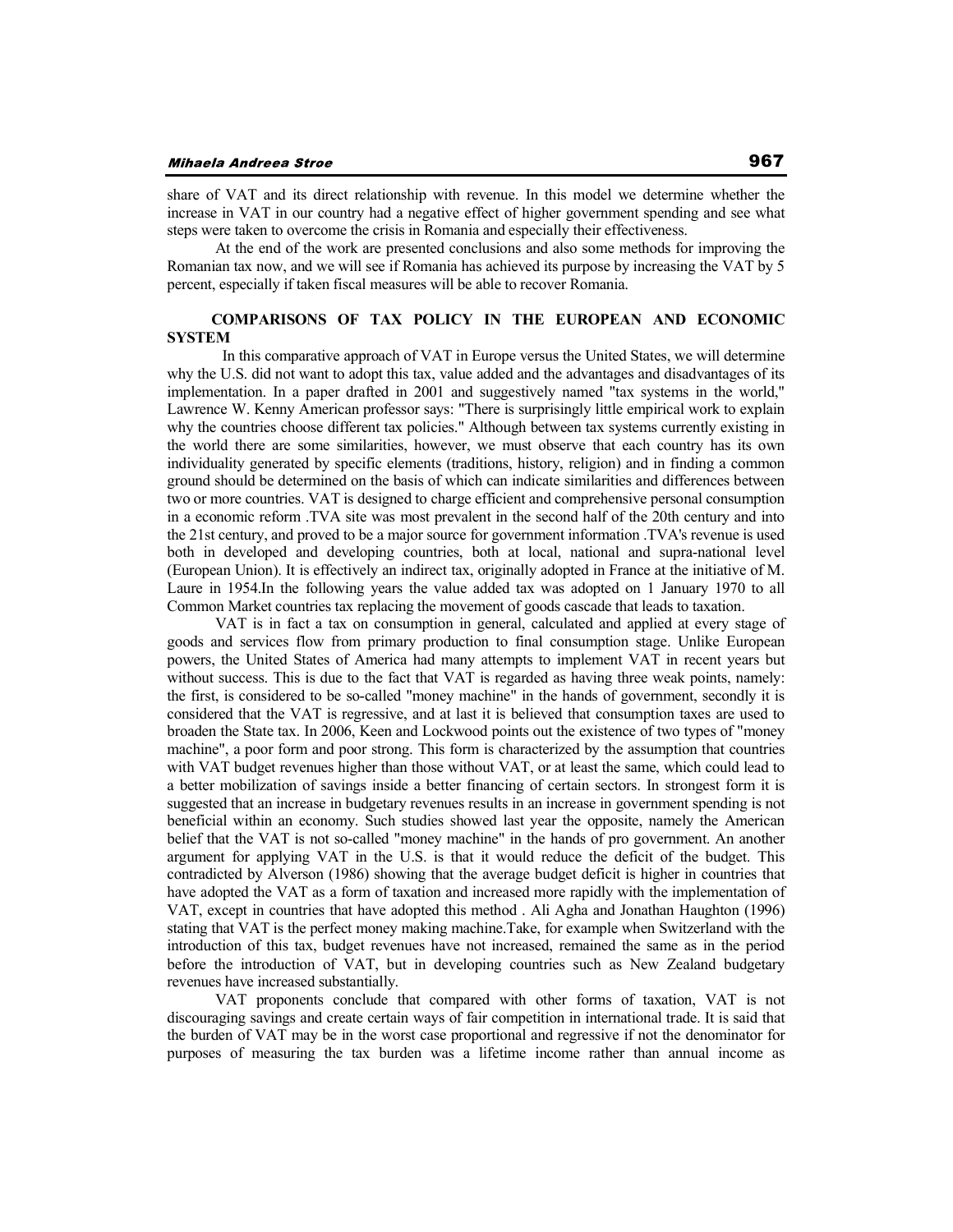contradicting American economists. <sup>1</sup>We notice that the socialist states tend to use more than other regimes, tax sources Corporation, sales and excise taxes, so that business can be more easily monitored.There is a strong ideological interest in taxing business and a necessity lower in individual taxation to achieve social goals. Making parallels between the fiscal pressure of the EU member countries and appreciation of the level of tax burden in the European Union in general is also facing many difficulties, due to the fact that tax levels are not the same from one country to another . Disagreement is due to a variety of general and specific factors for each country.

Most important are the following:

• differences in reference periods and methods;

social security contributions, which are quite large in some countries (including Germany), tax levels are sometimes included, sometimes not, an example of this is given by employers' social security contributions for government employees;

• required government contributions are not included in fiscal reports;

taxes on inheritance and gift taxes are sometimes considered, sometimes it is estimated that taxes should not be included in the category. For EU countries, VAT and customs duties sometimes appear as a net value sum. In the researched work, they also show that the level of taxation is determined and influenced by many factors, and that between taxation and its base and the level of GDP there is no strict correlation.

 In a brief listing of factors influence the tax burden is represented by the volume of public expenditure, which depends on various economic, social and political,to reduce the effect of regressive some countries; especially in Eastern Europe, have provided substantial reduction of VAT on consumer goods and also primary health services, and this is underlined by Angelo Faria (2001). When the consumption tax rate increases on higher income levels it means that this rate is progressive, when this ratio is proportional when we deal with a proportional tax, we say that this rate decrease is a regressive tax

 Unable to pay this fee are those who feel the tax burden harder. But this regressive is reduced by certain exemptions from VAT for commodities and population. The necessary medical services to France and New Zealand tried to reduce this effect by collecting the tax on social security and its spending for poor grades. Another pro argument is that VAT is not significantly different from other fees and does not encourage such an increase in taxation or to raise government spending.

 On the other hand, opponents argue that a VAT increase in taxation will bring government spending, and this form of tax raises the overall tax burden too easy.

Another appeal of VAT is that it is vulnerable to fraud significant, this is to say that fraud losses in these countries was about 10% net income of such damage VAT collected. We can remember Germany (1.5% of revenues from VAT) and the UK (about 1.5 to 2.5% of revenues from VAT).

Cnossen says that tax is probably the best ever invented in terms of increasing budget revenues, but also in terms of fraud is much easier a tax fraud and RST (Retail Sales Tax) . But still, VAT fraud is significantly less than other types of consumption taxes, property taxes because it refers to different stages in production and not to the final property tax as it is used in the American system. (Retail Sales  $Tax)^2$ . This form of taxation, perhaps better than the VAT it is much less expensive to implement because it represents just the final property tax and is much faster to implement in the tax system of a country, but has one big disadvantage: it is much easier to rig. This type of fraud is based on a fairly simple mechanism, at least in appearance: the country of origin trader VAT invoices (as performed an intra-Community, which fall into the category exempt operations with right of deduction), and the operator economic destination country applying the reverse charge for this operation (because making an intra-Community acquisition calculating and accounting for VAT on

<sup>&</sup>lt;sup>1</sup> Angelo Faria (2001) - "Tax Policy IMF Fiscal Affaires Department Handbook" (P275).

 $2^2$  Bird, Richard M. & Cnossen, Sijbren. 1998 - "The Personal Income Tax: Phoenix from the ashes?".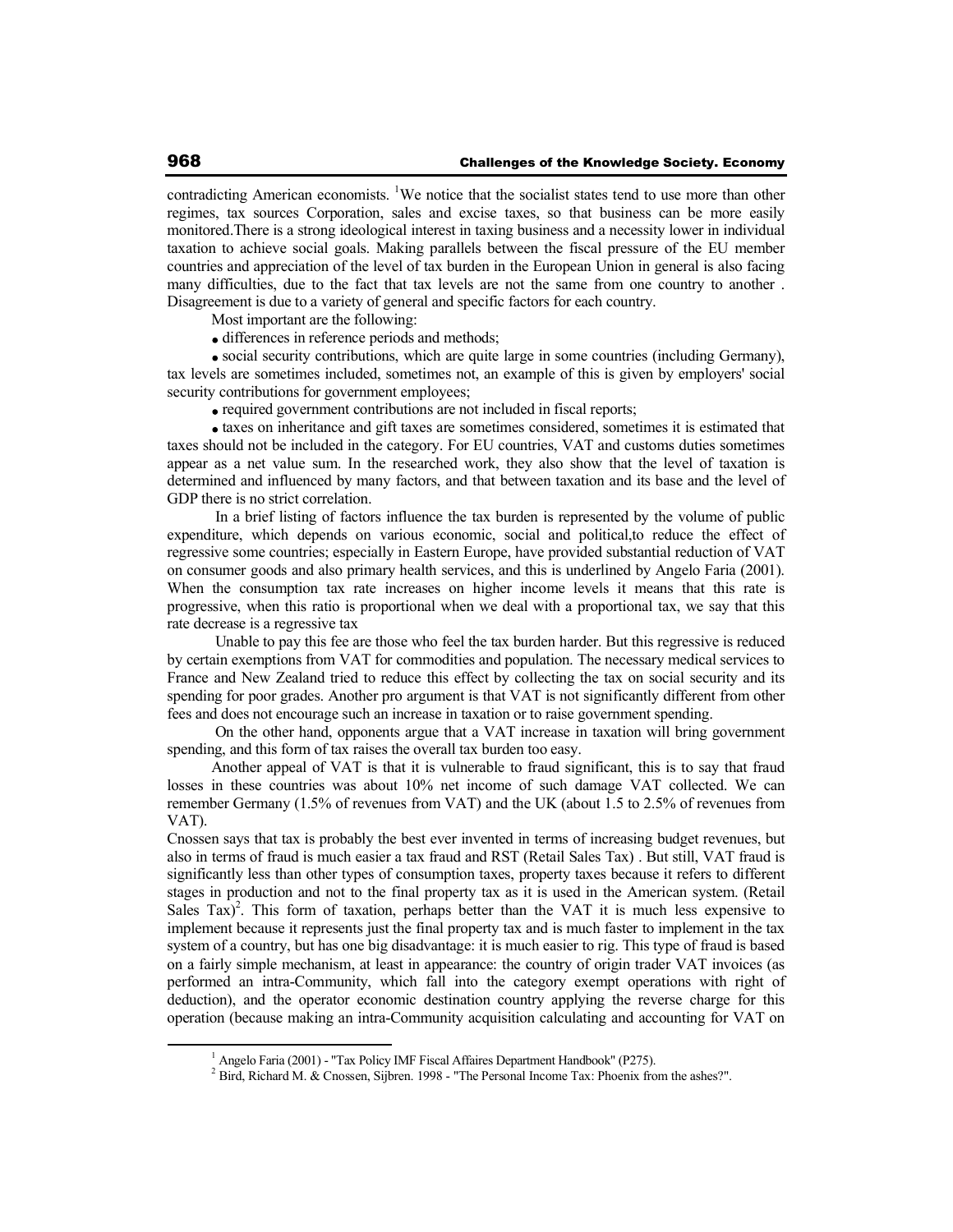intra-Community acquisitions, so that VAT is collected, as well as the tax deductible, but without actually pay it) .Piggot and Whalley (in 2001) illustrates that expanding the tax base of VAT in developing economies can reduce the population welfare sector informal. This deeper critique was developed by Joseph Stiglitz at the Congress IIPF 2003. Many countries in Eastern Europe have adopted lower VAT rates tax hoping to reduce the evasion that would be created with the adoption of a higher rate.

Many European countries have adopted this form of taxation as opposed to letting the United States as income levels increase further or being introduced as a substitute for existing taxes. Comparing the income tax used by countries that have adopted VAT in European countries we can say that income tax is more flexible as a tool to achieve a progressive tax.<sup>3</sup> However, unlike the European model, Americans have no VAT in the tray instead they have a similar sale of VAT ranging from 5% to 12% being imposed in many stages of production (RST-Retail Sales Tax). But still why VAT is better than a sales tax that excludes taxes like VAT cascade? In case of VAT, the taxation is taking place in various stages of production, so is much more difficult to nearly impossible to find certain Legal wickets.

 Countries that have adopted VAT charge have chosen this path because this structure does not meet budgetary requirements. Also this method has raised a number of problems and over the years this have been intensely debated. Thus depending on the levers of government each country has its own system of taxation,so that in some states this form of consumption tax works, but in other countries like the U.S. is considered ineffective. Comparing tax rates in the world is difficult and somewhat subjective, tax laws are complex and in most countries the tax burden falling on different groups in each country. However, a strong point of this charge is that avoid cascading charge ( charge applies several times on the same income) by taxing the value added at each stage of production. This practically be the main reason that most countries in Europe adopted VAT. In the chart below we see the number of countries that have implemented this form of taxation over the years:



 Value Added Tax (flat tax collected divided as it is called) is calculated in Romania on increasing the value added by each undertaking participating in the cycle of making a product or performance of works that fall in the incidence of this tax circuit eliminating inequalities between

<sup>&</sup>lt;sup>3</sup> John Piggott & John Whalley, 2001. - "VAT Base Broadening, Self Supply, and the Informal Sector".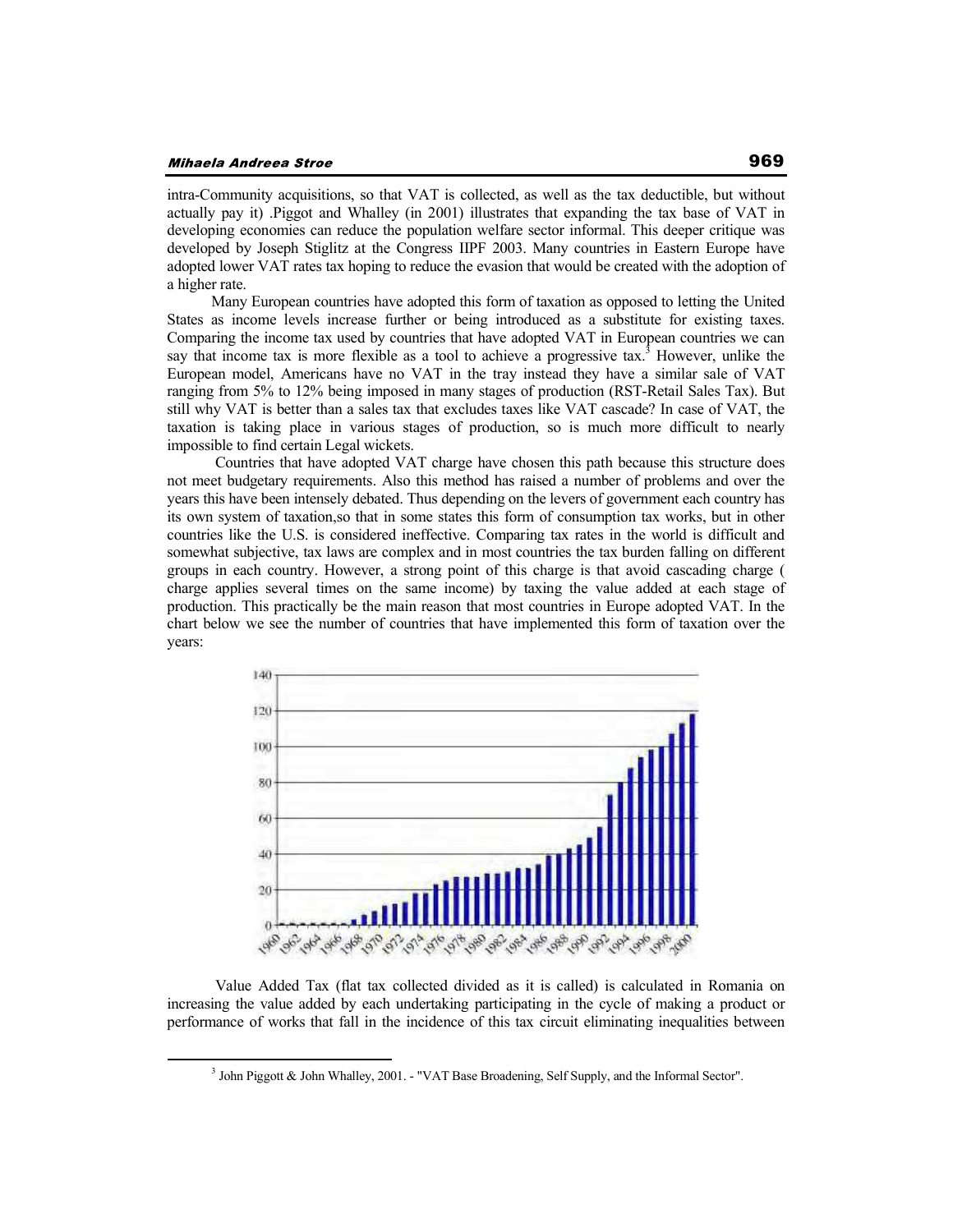phases economic products, applying the attributes on its share of all economic activities. Value added is the difference between the proceeds from the sale of goods or services and effectual payments for goods or services relating to the same stage of economic cycle. By setting the value added to avoid repeated entries external consumption (consumption from third parties) of productive enterprises. VAT tax is a single, neutral, and payment to be made in a single part. The character of this form of taxation wether you cycle through raw material to finished product realization (in this way can pass by two or more companies), is the same level as the rate of taxation, the tax is not dependent on the extent of the economic cycle, it is applyied at every stage of manufacturing value added. Operating system of value added is based on a fundamental principle that the fee charged for goods delivered and partner services rendered minus the fee for goods or services purchased or manufactured in their own units for the realization of taxable operations The object is the value of taxable goods, works and services at billing prices an also a taxable lump sum from the sale.

 The mechanism by which one determine the VAT due to state budget continues to show it succinctly. The VAT account is recorded output VAT collected on sales or work product. The account is registered VAT paid input,VAT on buying by traders of material, to receive papers which were made or the payment of benefits. Reducing the output VAT results input VAT which the operator has to pay state tax (VAT to pay). If this difference is negative,output VAT is less than the input VAT, meaning that the trader has to recover this amount from the state. It is easily seen that the trader is not affected by VAT, and it pays only one who actually bear the ultimate consumer.

In fact, the producer who purchased raw materials, manufactures suppliers, although with the delivery of their share of VAT paid do not suffer a monetary loss because the asset sale will collect that amount, state and will return that value but the final consumer is not credited by the state, so that it will fully support the value added tax related. From product tax, value added is considered a consumption tax, borne by the final consumer and the state budget. Therefore an increase in the tax rate primarily affects the final consumer for the same commodity bought in a previous period will have to pay more in the current period.

Regarding foreign trade, VAT is not paid for exports and imports. VAT levied on imports is to offset losses which occur due to taxes export. If goods were delivered to the internal state, revenues would increase.

Also, the VAT on imports representes an equalization of opportunities for companies, because if there is no VAT for importing foreign goods the competitiveness of prices would be more appyling that the national one

Countries where the product is consumed implemented VAT and not where it performs. Consequently, everything is exported, is completely absolved of paying this tax, but what is imported is taxed accordingly. VAT has a greater elasticity to economic processes in the sense that, if the business is developing , the VAT payment will be higher. If sales stagnate and VAT amount will be lower consequently in state revenues. The VAT as well as all indirect taxes "copy" the economy going. VAT is a tax, high tax efficiency, but that any indirect tax is unfair. This translates in that VAT is regressive in relation to revenue growth and do not lend themselves to a minimum nontaxable. The VAT affects more pronounced low-income people and those who affect a large proportion of their income for consumer spending. In our country the VAT was introduced for the following reasons: reasons of compatibility with the tax systems of European countries to increase resources for the state and the necessity of replacing the outdated formula has been taxed on the movement of goods. Our country's accession to EU economic structures imposed a series of changes in the national tax legislation to harmonize it with European regulations domain.In global crisis, the government of Romania was forced to increase the VAT rate from 19% to 24% to shrink the deficit this way budgetary. It is true that those who felt that this change was more low-income population small, the final consumer in the position are those that support this growth.Among European countries, Romania had the highest rate increase along with it and arousing discontent of the population who have experienced a rise in consumer prices. This increase had the intended effect,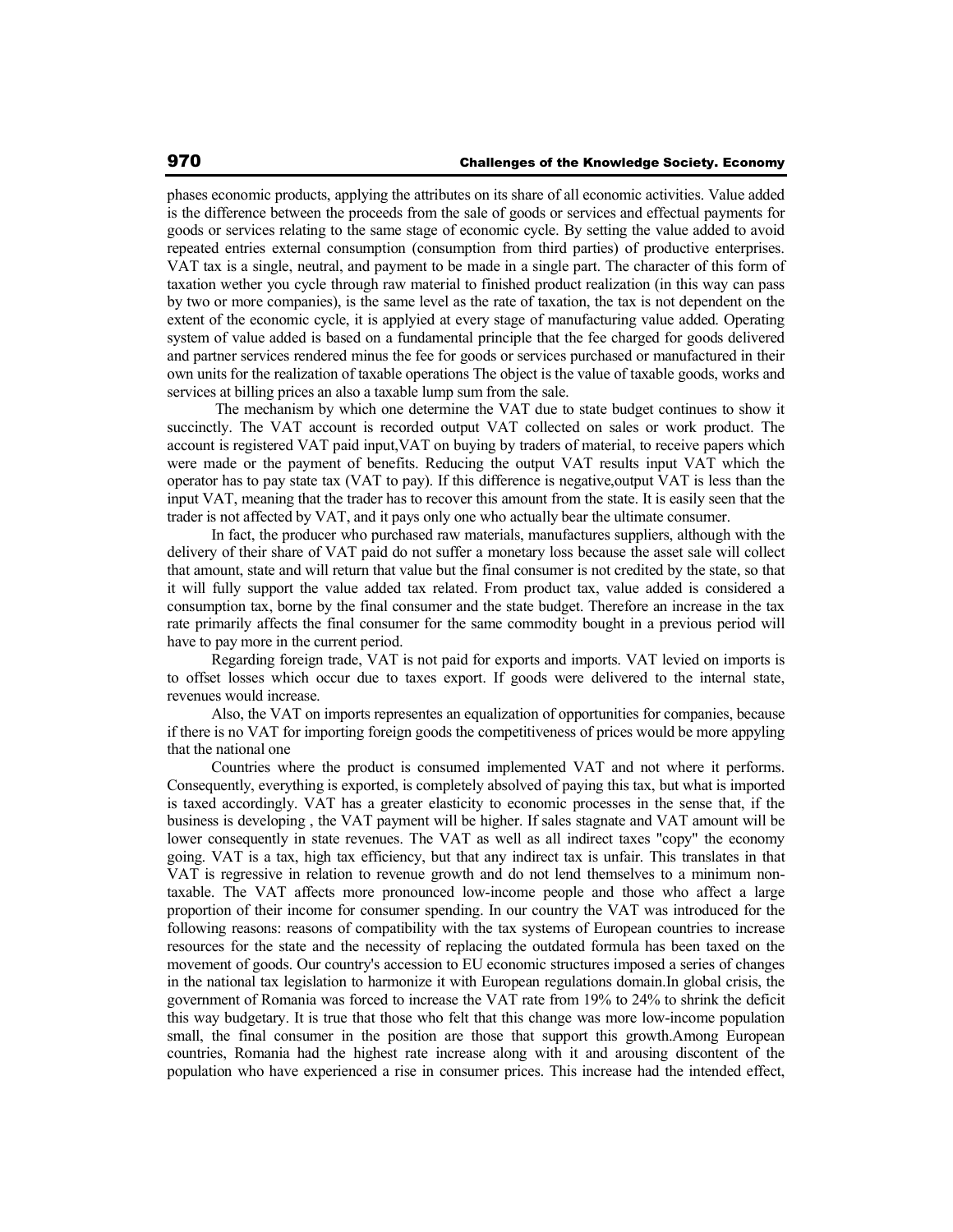registering a substantial increase from the state budget. With this increase in overall share of VAT revenues increased indicating an increase in revenues as the chart below illustrates:

*The structure of VAT in the total incomes of the budget*



 **Source of data: National Institute of Statistics, INS** 

 To play multiple linear regression model we used data on the United Kingdom, between 1990 and 2007 about the total indirect taxes, excise duties, VAT and consumer price index, thus implementing the data extracted in Eviews. The base year chosen is 2000. Values are taken from the table below are expressed in millions of pounds.

| Year | Total indirect taxes | <b>Excise</b> duties | <b>VAT</b> | Price index |
|------|----------------------|----------------------|------------|-------------|
| 1990 | 61.096               | 19.871               | 34.136     | 76.8        |
| 1991 | 66.466               | 21.660               | 37.523     | 82.6        |
| 1992 | 70.361               | 22.501               | 41.031     | 86.1        |
| 1993 | 72.591               | 24.267               | 41.762     | 88.3        |
| 1994 | 78.338               | 26.457               | 44.690     | 90          |
| 1995 | 85.507               | 28.167               | 47.539     | 92.4        |
| 1996 | 91.537               | 30.174               | 51.692     | 94.7        |
| 1997 | 96.637               | 31.866               | 54.475     | 96.4        |
| 1998 | 102.478              | 34.487               | 57.003     | 97.9        |
| 1999 | 109.161              | 36.471               | 61.415     | 99.2        |
| 2000 | 112.874              | 37.271               | 64.302     | 100         |
| 2001 | 115.007              | 36.597               | 67.051     | 101.2       |
| 2002 | 120.246              | 37.284               | 71.154     | 102.5       |
| 2003 | 127.731              | 38.081               | 77.308     | 103.9       |
| 2004 | 133.748,5            | 39.458,45            | 81.735,42  | 105.3       |
| 2005 | 135.366,6            | 39.289,65            | 83.537,46  | 107.5       |
| 2006 | 142.036,1            | 46.196,13            | 79.359,44  | 110         |
| 2007 | 155.309,3            | 50.612,33            | 87.678,99  | 112.5       |

Sursă: www.eurostat.com

The linear multiple model is:

 $\text{Im } p \_ \text{ind }_{-} \text{tot}_t = \alpha + \beta_1 * \text{accize}_t + \beta_2 * \text{TVA}_t + \beta_3 * \text{IPC}_t + e_t; \qquad \text{t=1,2,...,T},$ unde T=18.

In Eviews, the model is: Imp\_Ind\_Tot=C(1) + C(2)\*Accize + C(3)\*TVA + C(4)\*IPC **Imp\_Ind\_Tot = 8528,4194 + 1.49457\*Accize + 1.01587\*TVA - 157.62403\*IPC**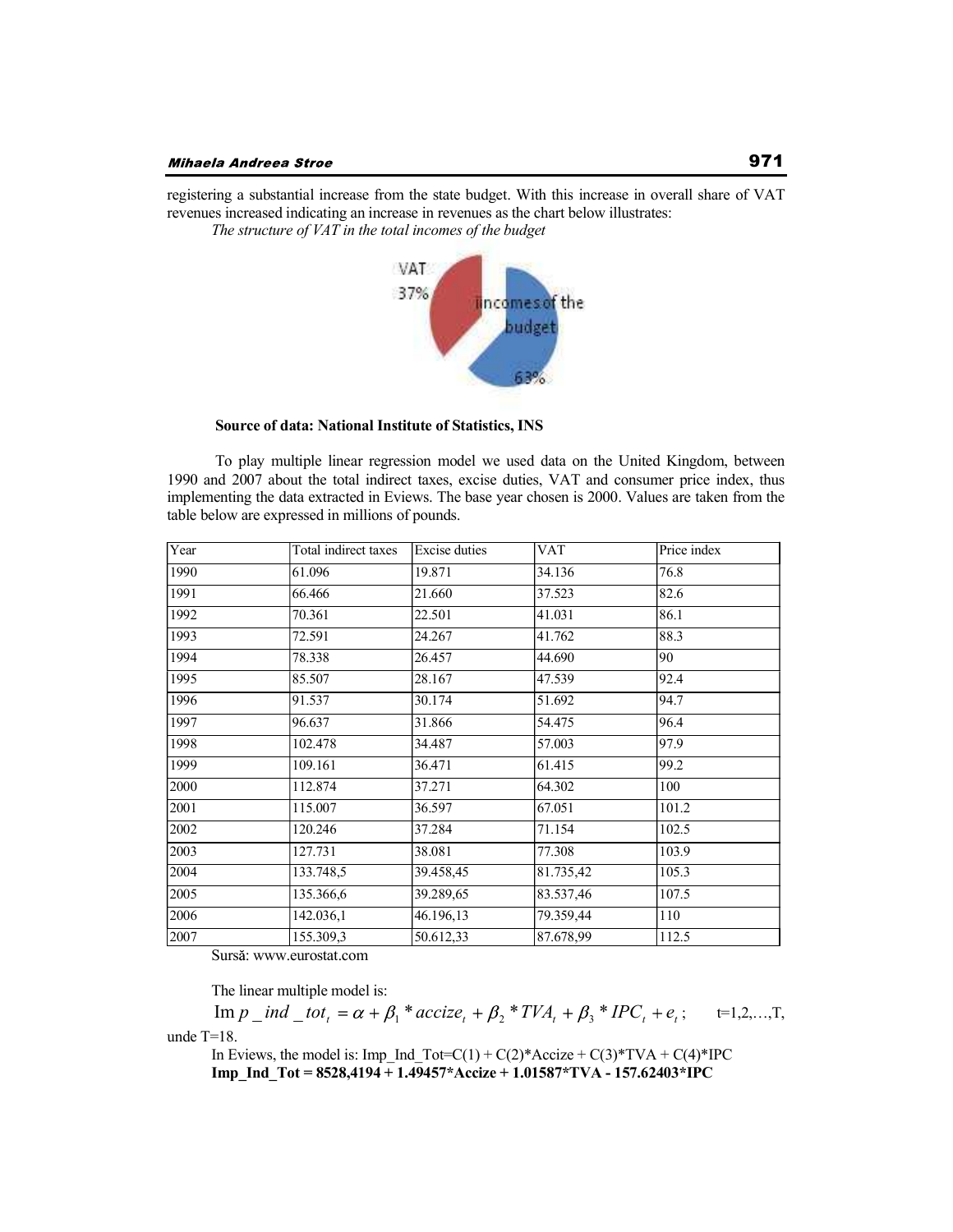| Variable           | Coefficient | Std. Error            | t-Statistic | Prob.    |
|--------------------|-------------|-----------------------|-------------|----------|
| С                  | 8528.419    | 5692.535              | 1.498176    | 0.1563   |
| ACCIZE             | 1.494572    | 0.087339              | 17.11226    | 0.0000   |
| <b>TVA</b>         | 1.015874    | 0.037614              | 27.00770    | 0.0000   |
| IPC                | $-157.6240$ | 92.74270              | $-1.699584$ | 0.1113   |
| R-squared          | 0.999543    | Mean dependent var    |             | 104249.5 |
| Adjusted R-squared | 0.999445    | S.D. dependent var    |             | 28264.28 |
| S.E. of regression | 665.7775    | Akaike info criterion |             | 16.03292 |
| Sum squared resid  | 6205635     | Schwarz criterion     |             | 16.23078 |
| Log likelihood     | $-140.2963$ | F-statistic           |             | 10208.15 |
| Durbin-Watson stat | 1.623409    | Prob(F-statistic)     |             | 0.000000 |

Tabel 1 The results for testing the parameters model in Eviews

For testing the parameters model,it is used the t test **Test student** The hypotheses are:

- The nule hypotheses,  $H_0$ :  $\alpha = 0$  or  $\beta_t = 0$ , t = 1,2,3
- The alternative hypotheses,  $H_1$ :  $\alpha \neq 0$  or  $\beta_t \neq 0$ , t = 1,2,3

Thus, the coefficient of excises is  $\beta_1 = 1.4945$ , the stndard error  $SE(\beta_1) = 0.087339$ , and the statistics  $\hat{t}_1 = 17.11226$ , calculated thus: *Std Error Coefficient SE t*  $\hat{(\beta)}_1$  Std. ˆ ˆ 1  $\frac{p_1}{p_1} = \frac{p_2}{\sqrt{p_1^2 + p_2^2}} = \frac{\sqrt{p_2^2 + p_1^2}}{2d}$ ; the value p (*p value*) =

0.0000, which shows hat the volum of excises in the total indirect taxes is an important factor.

The VAT coefficient is  $\hat{\beta}_2 = 1.015874$ , the standard error  $SE(\hat{\beta}) = 0.037614$ , and statistics  $\hat{t}_2$  = 27.0077. The value of this probability is 0.0000, so VAT is another significant component of total indirect taxes estimated regression model.

The coefficient of the price index is  $\hat{\beta}_3 = -157.624$ , standard error  $SE(\hat{\beta}_3) = 92.7427$ , thus the statistics  $\hat{t}_3 = -1.699584$ . But the probability for this indicator is 0.1113, which exceeds the threshold of 0.05. But student test (t test) has an associated p-value of 0.1113 that is close, so we can say, by assuming a 11.13% risk of error that we are doing by rejecting the null hypothesis is still small, so we can to reject, and thus influence the CPI's total indirect taxes.

The intercept is  $\alpha = 8528.419$ , the standard error *SE*( $\alpha$ )=5692.535, the statistics  $\hat{t}_{\alpha}$ = 1.498176, and the p value is 0.1563. Although he exceeds the probability of 0.05 applying the t test we can say that we take a risk that the value of 15.63% to be 0 and thus reject the null hypothesis, accepting the fact that free time is significant for multiple regression model chosen.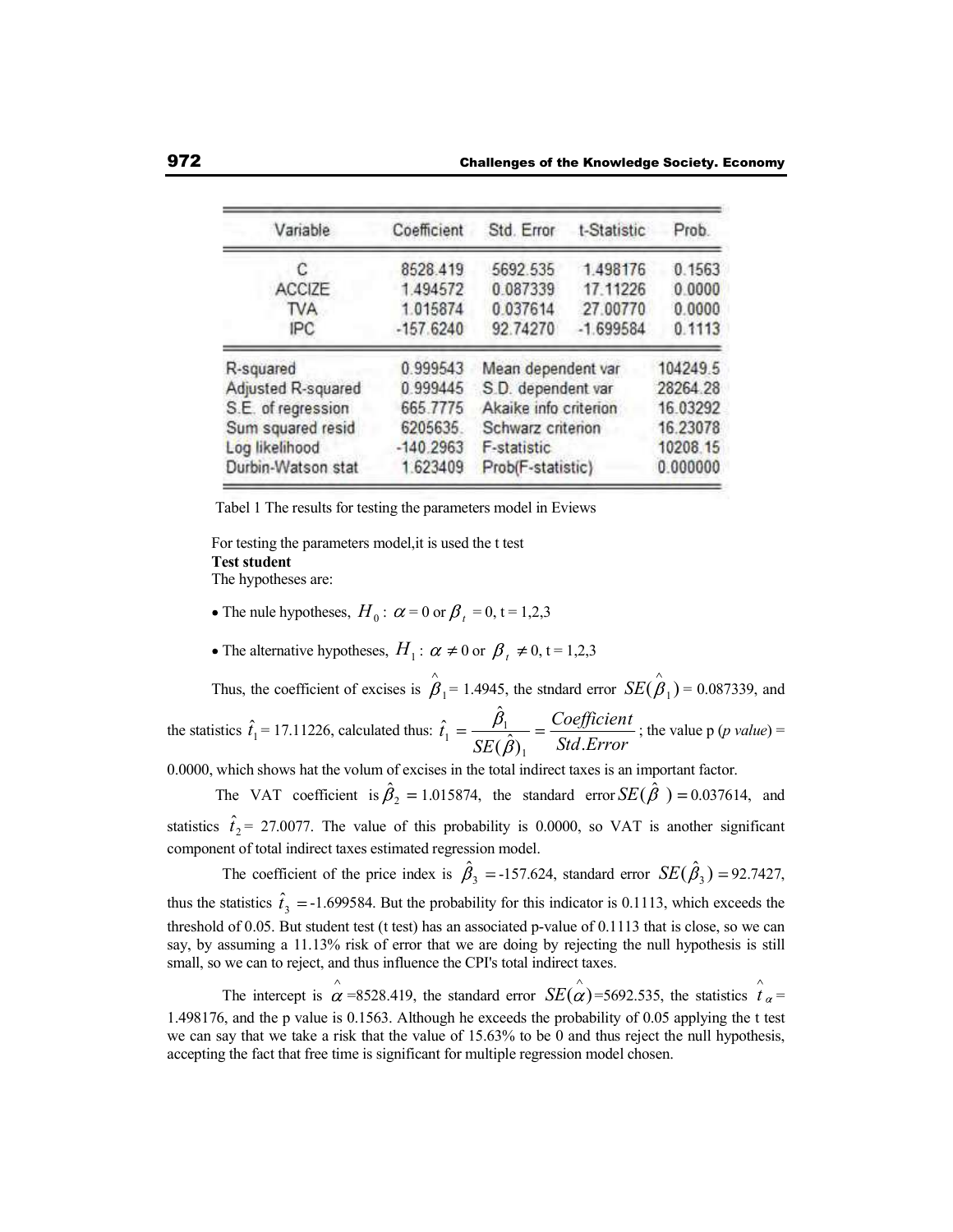Report of determination  $(R^2)$  indicates what percentage is explained by the significant influence. It is calculated as: *SPAT e SPAT*  $R^2 = \frac{SPAR}{SP_1R} = 1 - \frac{\sum e_i}{SP_1R}$ 2  $\frac{d^2}{dt^2} = \frac{\Delta T A R}{\Delta T} = 1 - \frac{\Delta T}{\Delta T}$ . It is used in assessing model quality. It can take only values falling in the interval [0,1]. The values are closer to 1, the model is better. The value that we take here is 0.999543, and thus we can say that the regression model is good. Approximately 99.95% of total indirect taxes are explained by multiple linear regression model chosen.

S.E. regression is the following indicator of our table, calculated as follows:

*SEof* Re *gression* = 
$$
\sqrt{\frac{\sum r_i^2}{n-4}}
$$
, where r represents the errors;  $\sum r_i^2$  = Sum Square

Resid.

Then SE of Regression=
$$
\sqrt{\frac{6205635}{14}}
$$
 = 665.7774.

 $\text{Im } p \_ \text{ind } \_ \text{to } \hat{a}_t = \hat{\alpha} + \hat{\beta}_1 \cdot \text{accize} + \hat{\beta}_2 \cdot \text{cTVA} + \hat{\beta}_3 \cdot \text{cPCC}$  $\text{Im } p \_ \text{ind } \_ \text{to} \hat{t}_t = 8528.419 + 1.494572 \cdot \text{accize}_t + 1.015874 \cdot \text{tr} \times TVA_t - 157.624 \cdot \text{tr} \times TCA_t$ The previous table contains the value of the residuals for each among from the 18 calculated:  $r_t = \text{Im } p \_ \text{ind } \_ \text{tot}_t - \text{Im } p \_ \text{ind } \_ \text{tot}_t$ 



Tabel 3: The values for residuals, actual and fitted indirect taxes

 Charts explaining residue values were also extracted from Eviews as follows: the below graph were residues is calculated as total indirect taxes chart taken from table in nominal source, represented by the red line (Actual) and total indirect taxes taken chart adjusted value, represented by the green line (Fitted). The blue line, is represented precisely by the difference of the residuals of the other two values above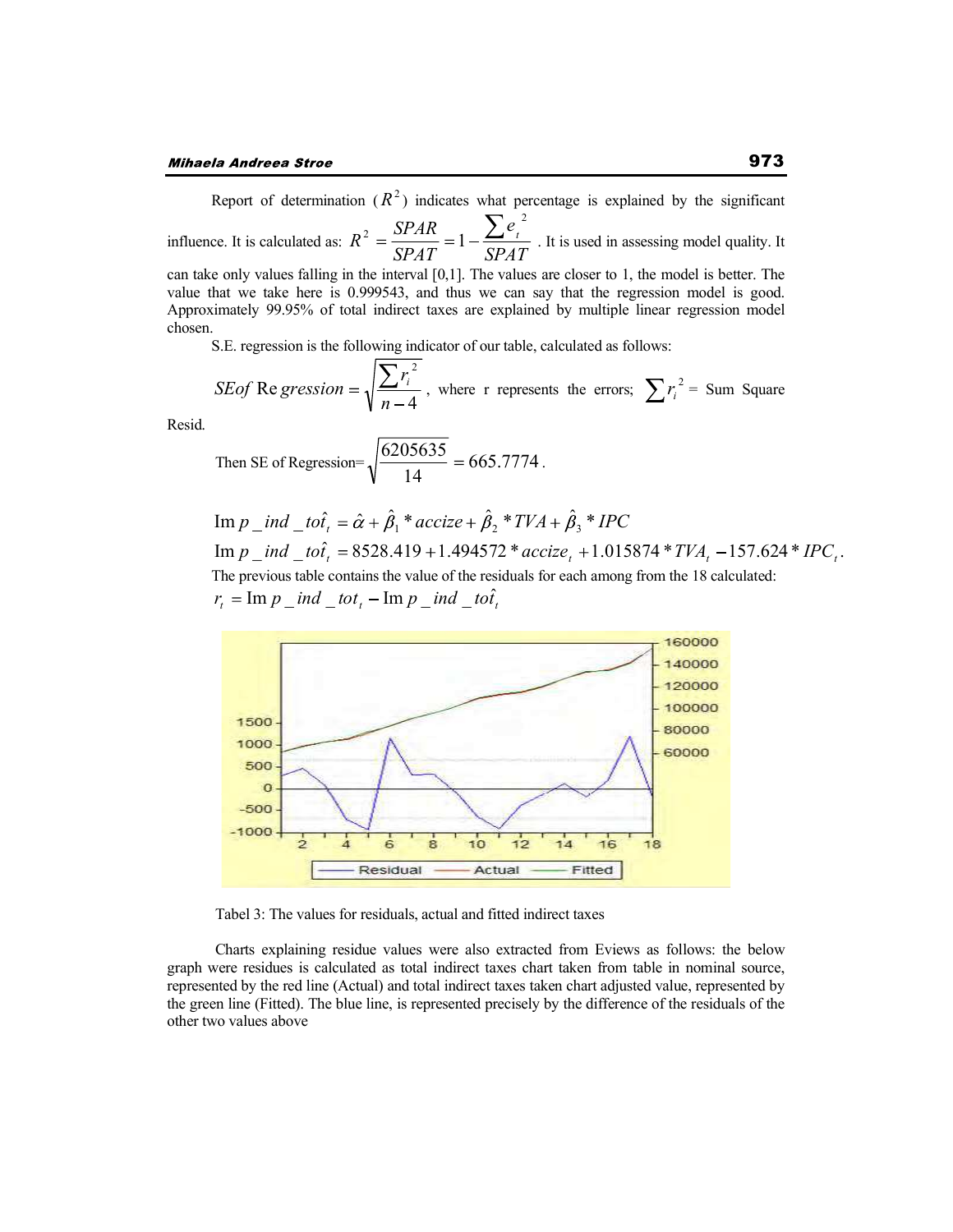| Fitted Residual<br>Actual |         |                 | <b>Residual Plot</b> |  |
|---------------------------|---------|-----------------|----------------------|--|
| 61096.0                   | 60799.4 | 296.586         |                      |  |
| 66466.0                   | 65999.8 | 466.249         |                      |  |
| 70361.0                   | 70268.7 | 92.3128         |                      |  |
| 72591.0                   | 733039  | $-712.936$      |                      |  |
| 78338.0                   | 79283.6 | $-945.565$      |                      |  |
| 85507.0                   |         | 84355.2 1151.79 |                      |  |
| 91537.0                   | 91211.2 | 325.800         |                      |  |
| 96637.0                   | 96299.2 | 337.766         |                      |  |
| 102478.                   | 102548  | $-70.1937$      |                      |  |
| 109161                    | 109791  | $-629.569$      |                      |  |
| 112874                    | 113793. | $-918.955$      |                      |  |
| 115007                    | 115389  | $-382.114$      |                      |  |
| 120246.                   | 120379. | $-133.085$      |                      |  |
| 127731.                   | 127601  | 129.720         |                      |  |
| 133748.                   | 133937  | $-188.511$      |                      |  |
| 135367                    | 135169  | 198.039         |                      |  |
| 142036                    | 140852. | 1183.66         |                      |  |
| 155309                    | 155510  | $-201.003$      |                      |  |

Tabel 4:The values for residuals, actual and fitted indirect taxes

 It can be noted that the nominal values are almost equal, so the lines overlap almost second chart thus resulting in low values of their residues.

F test is used to test the validity of the model as a whole.

It is calculated as the ratio between the variation explained by regression and regression unexplained variation each of which is in turn divided by their degrees of freedom. The calculation formula looks like this:

$$
F = \frac{\sum (\hat{y}_i - \bar{y})^2 / k}{\sum (y_i - \hat{y}_i)^2 / (T - k - 1)},
$$
 with k = number of variables for the model, here 3 and T =

number of observations 18.

Analyzing the data in our model we see that  $F = 10208.15$  and a probability of 0.00000. Therefore, we accept that overall multiple linear regression model is better studied.

**The multicoliniarity test:** The test of Klein

For the multiple linear model chosen:

 $\text{Im } p \text{ }_-$  *ind*  $\text{ }_-$  *tot*<sub>t</sub> =  $\alpha + \beta_1$  \* *accize*<sub>t</sub> +  $\beta_2$  \* *TVA*<sub>t</sub> +  $\beta_3$  \* *IPC*<sub>t</sub> +  $e_t$ ; The hypotheses are:  $H_0: \exists r^2_{x_i,x_j} > R^2$  is the multicoliniarity phenomenon;  $H_1: r^2_{x_i, x_j} \leq R^2$  it is not the multicoliniarity phenomenon;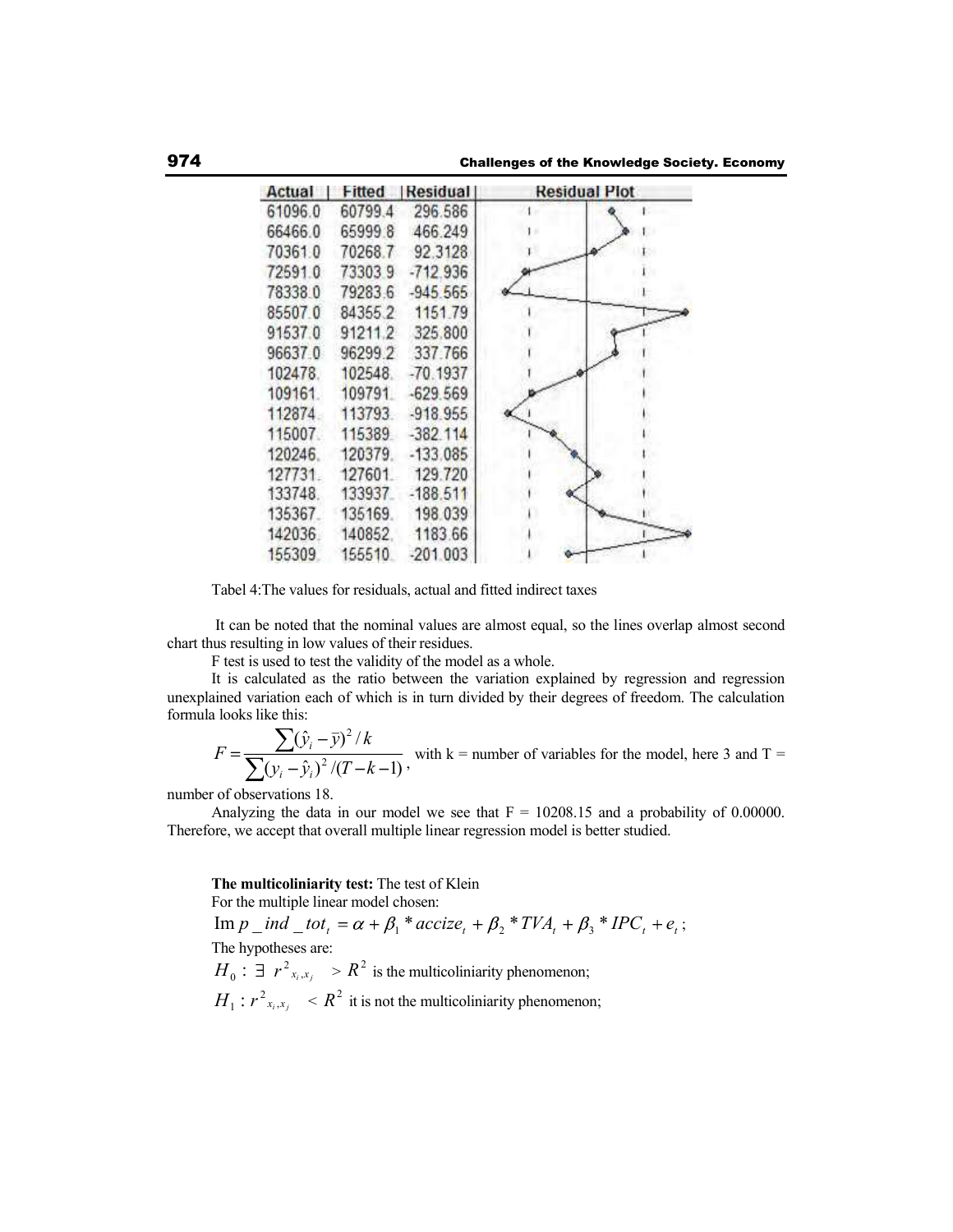| <b>Correlation Matrix</b> |          |            |                |  |
|---------------------------|----------|------------|----------------|--|
|                           | TVA      | <b>IPC</b> | <b>IMP IND</b> |  |
| TVA                       | .000000  | 0.967591   | 0.991579       |  |
| $\bf{IPC}$                | 0.967591 | .000000    | 0.980201       |  |
| <b>IMD IND</b>            | 0.991579 | 0.980201   | .000000        |  |

From EVIEWS the obtained results:

Tabel 5: The correlation matrix

 Value is 0.9995 and find that is greater than the pearson coefficients so multicoliniarity phenomenon is not present in the multiple regression model.

### **To check homoscedasticity**

Homoscedasticity refers to the hypothesis that the regression model that states that errors must have the same variance model: for any  $t = 1, \ldots, T$ . Homoscedasticity presence or not we can identify both graphically and by statistical tests. Graph residuals can not say for sure that neither the existence nor the homoscedasticity heteroskedasticity. The best known test is White's test to test the following hypotheses:

The rule hypotheses 
$$
H_0: \sigma_i^2 = \sigma^2
$$
 for all  $i = 1,...,T$ 

The alternative hypothese  $H_1: \sigma_i^2 \neq \sigma^2$  $i \neq \sigma^2$  for at least one i.

White Heteroskedasticity Test:

| F-statistic   | 0.653726 Probability | 0.730593 |
|---------------|----------------------|----------|
| Obs"R-squared | 7.628003 Probability | 0 572025 |

Test Equation. Dependent Variable: RESID\*2 Method: Least Squares Date: 01/23/10 Time: 12:25 Sample. 1 18<br>Included observations: 18

| Variable             | Coefficient  | Std. Error            | t-Statistic | Prob:    |
|----------------------|--------------|-----------------------|-------------|----------|
| с                    | $-123E+08$   | 1.56E+08              | $-0.785164$ | 0.4550   |
| <b>ACCIZE</b>        | $-4400584$   | 5096 226              | $-0.863499$ | 0.4130   |
| ACCIZE <sup>^2</sup> | $-0.086030$  | 0.070530              | $-1.219766$ | 0.2573   |
| ACCIZE*TVA           | 0.019991     | 0.043870              | 0.455694    | 0.6607   |
| ACCIZE*IPC           | 93.46943     | 86.50170              | 1.080550    | 0.3114   |
| <b>TVA</b>           | $-1082.017$  | 2819.240              | $-0.383798$ | 0.7111   |
| TVA <sub>2</sub>     | $-0.003665$  | 0.014057              | $-0.260728$ | 0.8009   |
| TVA*IPC              | 7.316386     | 40 42917              | 0.180968    | 0.8609   |
| <b>IPC</b>           | 4585351      | 5405744               | 0.848237    | 0.4210   |
| IPC <sub>2</sub>     | 41077.56     | 46417.93              | $-0.884950$ | 0.4020   |
| R-squared            | 0.423778     | Mean dependent var    |             | 344757.5 |
| Adjusted R-squared   | $-0.224472$  | S.D. dependent var.   |             | 461276.3 |
| S.E. of regression   | 510429.2     | Akaike info criterion |             | 29.42407 |
| Sum squared resid    | $2.08E + 12$ | Schwarz criterion     |             | 29.91872 |
| Log likelihood       | $-254.8167$  | F-statistic           |             | 0 653726 |
| Durbin-Watson stat   | 1888994      | Prob(F-statistic)     |             | 0.730593 |

Tabel 6: The White test applied for our model for test homoscedasticity

For the initial model has been build: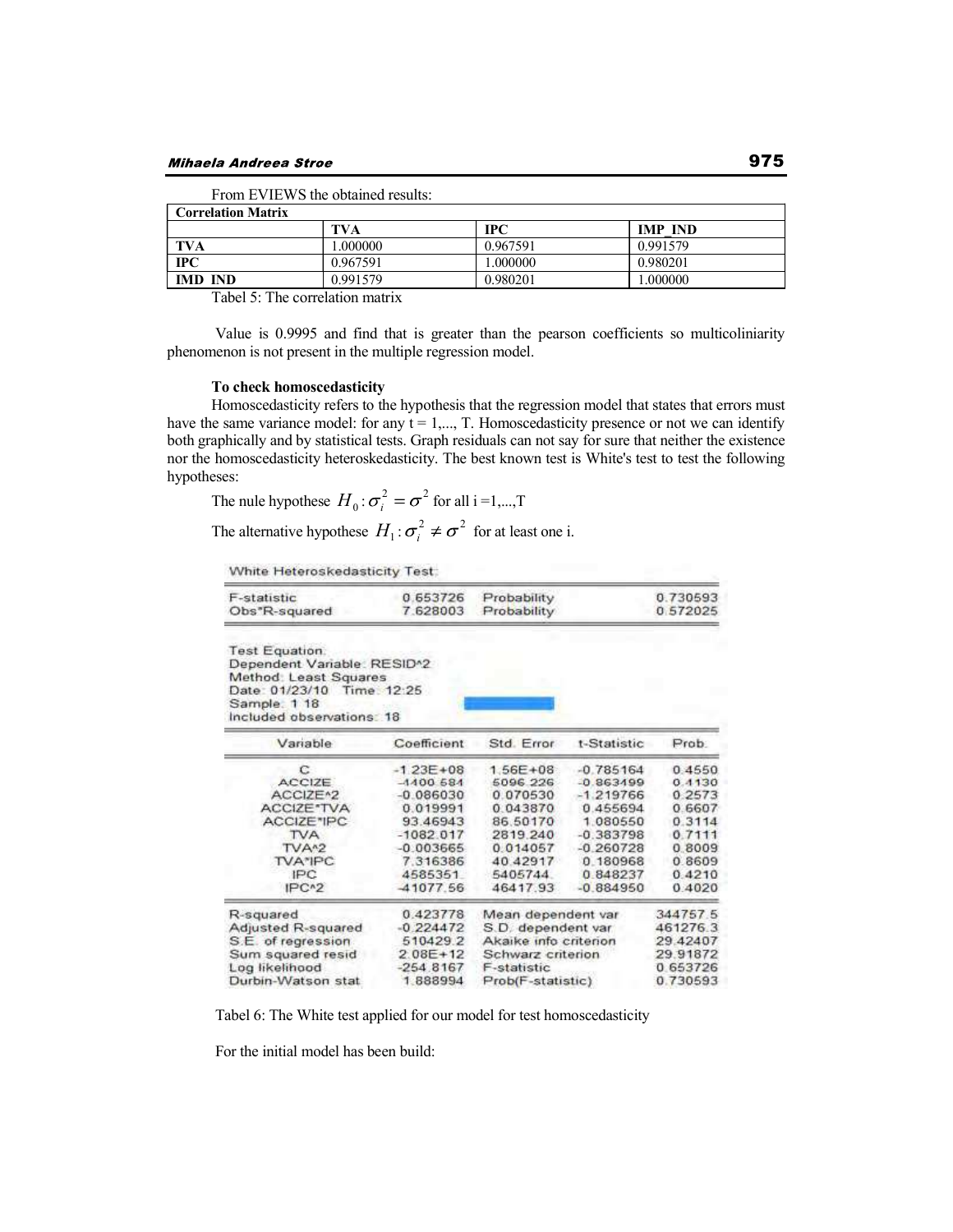$\sigma_{\tau}$  \* accize \* TVA +  $\alpha_{\rm s}$  \* accize \* IPC +  $\alpha_{\rm s}$  \* TVA \* IPC +  $\nu_{\rm i}$  $e_t^2 = \alpha_0 + \alpha_1 * accize + \alpha_2 * TVA + \alpha_3 * IPC + \alpha_4 * accize^2 + \alpha_5 * TVA^2 + \alpha_6 * IPC^2$ 2

New errors  $v_i$  are normally distributed and the independent of  $e_i$ .

In these circumstances I have the null hypothesis: the alternative: not all  $\alpha$  parameters are zero. If we accept the null hypothesis when the hypothesis homoscedasticity accept, and if there are different parameters of 0 accept heteroscedasticity. Output table for this new model obtained by regression apply t test of significance for each coefficient separately. The probability is 0.455 for the free time that exceeds the threshold of 0.05 and 0.8 is smaller than that are in the area of uncertainty. In this interval are coefficients of variables with two exceptions, the coefficient of VAT and the coefficient of CPI. For later, we can accept the null hypothesis. Also for F-test probability is quite high and again located in the area of uncertainty,  $p = 0.73059$ . Considering the value of p we could say that we reject the null hypothesis (presence of heteroskedasticity) with an error of 73%, therefore we can accept the null hypothesis (presence homoscedasticity) with an error of 27% (100% -73%).

#### **The autocorrelation analysis of the first rank:**

**The Durbin – Watson test:**  $cov(e_t, e_{t-1}) = 0$ 

For the analysed equation:

 $\text{Im } p \_ \text{ind } \_ \text{tot}_t = \alpha + \beta_1^* \cdot accize_t + \beta_2^* \cdot \text{TVA}_t + \beta_3^* \cdot \text{IPC}_t + e_t^*; \text{first-order}$ 

autocorrelation of errors is expressed by the relation:  $e_t = \rho e_{t-1} + v_t$ , for t=2,...,T where  $v_t \sim N(0, t)$ 2 <sup>2</sup>). DW statistical test used pair of hypotheses:  $H_0$ :  $\rho = 0$  (the nule hypotheses);  $H_1$ :  $\rho \neq 0$  (the alternative hypotheses). DW statistics are tabulated, its values depend on the specified significance level, the number of observations in the sample and the number of variables influence the regression model. This, for a specified significance level, has two critical values is obtained from the DW tables.

Reject the null hypothesis regions are defined as:

If  $DW \in (d_2, 4 - d_2)$ , it does not autocorrelation,if  $DW \in (0, d_1)$  the positive autocorrelation of the residuals;if  $DW \in (4-d_1, 4)$  the negative autocorrelation of the residuals;if the DW is between the two intervals  $(d_1, d_2)$  or  $(4-d_2, 4-d_1)$  the test is not conclusive.In the model analyzed, DW statistics =  $1.6234$ . For a significance level of 5%, a total of 18 observations and four variables influence the statistics are tabulated values: 0.93 and 1.69. The value obtained in the model belongs to the range so we can not rule on the autocorrelation of disturbances.

After analyzing the data entered in the multiple regression model, for best results on homoscedasticity, autocorrelation of errors, or model of normality may enter more observations to capture the relations between them

### **Conclusions**

The model which explained the relationship between the indirect taxes, VAT, CPI and excises is a valid model and the majority of parameters are significant. The relationship is linear and strong between the four variables. It was studied the hypotheses for testing our model.

I think that it is a strong relationship between that four variables because the taxes represent an important factor for the quality of people's life. If people are pressured by the taxes, they cannot concentrate for increase their educational level and they are only oriented how to obtained money.